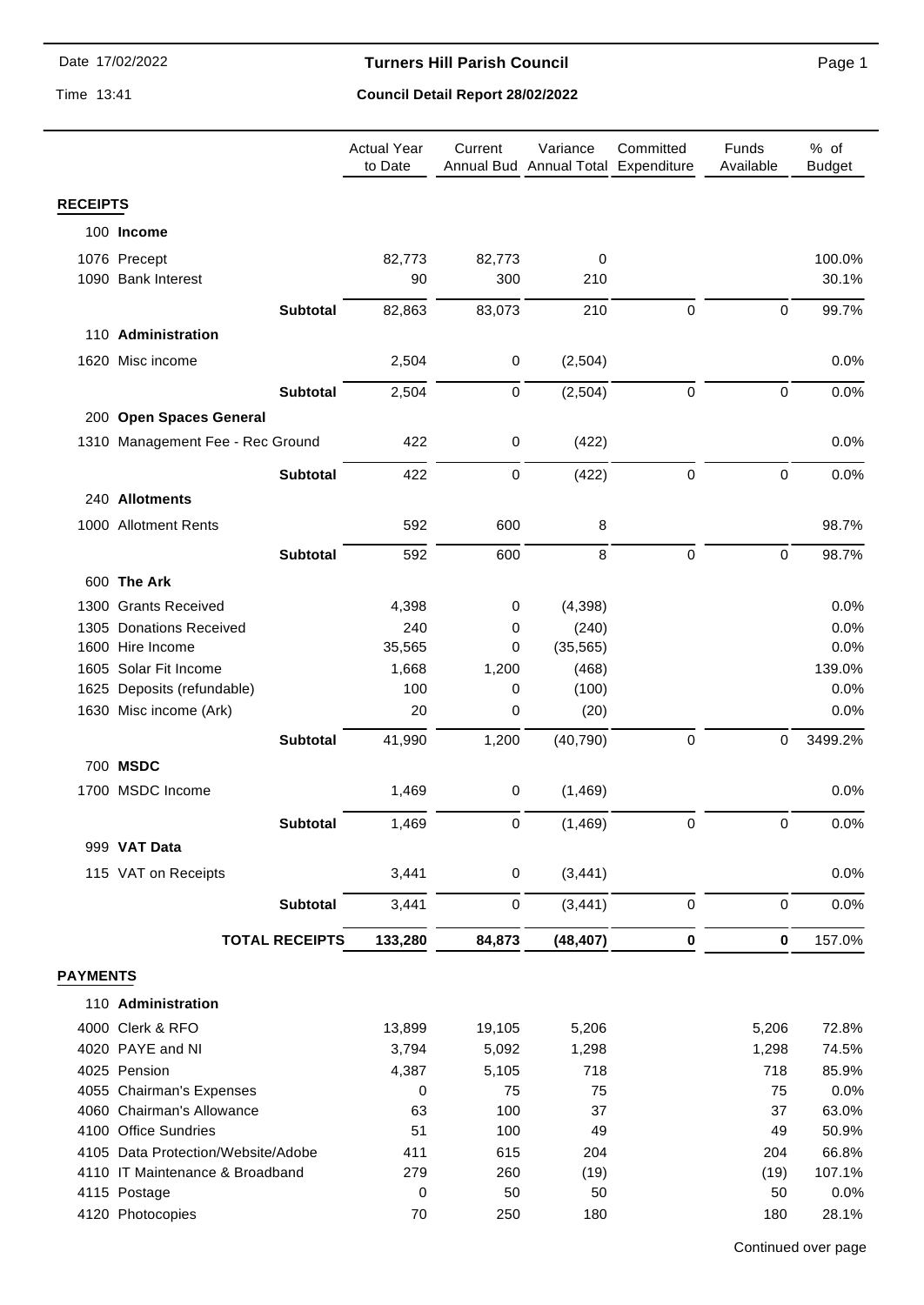**Turners Hill Parish Council** 

Time 13:41

# **Council Detail Report 28/02/2022**

|           |                                     | <b>Actual Year</b><br>to Date | Current   | Variance<br>Annual Bud Annual Total Expenditure | Committed | Funds<br>Available | % of<br><b>Budget</b> |
|-----------|-------------------------------------|-------------------------------|-----------|-------------------------------------------------|-----------|--------------------|-----------------------|
|           | 4125 Photocopier Lease              | 897                           | 900       | 3                                               |           | $\mathbf{3}$       | 99.7%                 |
|           | 4130 Telephone                      | 237                           | 350       | 113                                             |           | 113                | 67.6%                 |
|           | 4135 Stationery                     | 162                           | 300       | 138                                             |           | 138                | 53.9%                 |
|           | 4140 Audit Fee                      | 550                           | 600       | 50                                              |           | 50                 | 91.7%                 |
|           | 4150 Training/Courses               | 167                           | 400       | 233                                             |           | 233                | 41.9%                 |
|           | 4155 RBS Rialtas                    | 231                           | 450       | 219                                             |           | 219                | 51.3%                 |
|           | 4200 Insurance                      | 580                           | 820       | 240                                             |           | 240                | 70.7%                 |
|           | 4205 Subscriptions & Memberships    | 745                           | 890       | 145                                             |           | 145                | 83.7%                 |
|           | 4250 Hire of The Ark & Office       | 10,300                        | 10,300    | 0                                               |           | 0                  | 100.0%                |
|           | 4300 Grants Made                    | 220                           | 600       | 380                                             |           | 380                | 36.7%                 |
|           | 4305 Donations Made                 | 1,200                         | 1,200     | $\Omega$                                        |           | 0                  | 100.0%                |
|           | 4325 Contingency                    | 1,168                         | 1,000     | (168)                                           |           | (168)              | 116.8%                |
|           | 4330 The Ark Subsidy                | 2,800                         | 2,800     | 0                                               |           | 0                  | 100.0%                |
|           | <b>Subtotal</b>                     | 42,210                        | 51,362    | 9,152                                           | $\pmb{0}$ | 9,152              | 82.2%                 |
|           | 200 Open Spaces General             |                               |           |                                                 |           |                    |                       |
|           | 4400 Grass & Hedge Cutting          | 1,458                         | 3,100     | 1,642                                           |           | 1,642              | 47.0%                 |
|           | 4405 Dog Bin (Emptying)             | 0                             | 310       | 310                                             |           | 310                | 0.0%                  |
|           | <b>Subtotal</b>                     | 1,458                         | 3,410     | 1,952                                           | $\pmb{0}$ | 1,952              | 42.8%                 |
|           | 220 Pond Expenses                   |                               |           |                                                 |           |                    |                       |
|           | 4500 Pond Licence                   | 1                             | 1         | 0                                               |           | 0                  | 100.0%                |
|           | 4505 Pond Upkeep                    | 300                           | 0         | (300)                                           |           | (300)              | 0.0%                  |
|           | <b>Subtotal</b>                     | 301                           | 1         | (300)                                           | $\pmb{0}$ | (300)              | 30100.0%              |
|           | 240 Allotments                      |                               |           |                                                 |           |                    |                       |
|           | 4600 Allotment lease                | 100                           | 100       | 0                                               |           | 0                  | 100.0%                |
|           | 4605 Allotment Water                | 248                           | 300       | 52                                              |           | 52                 | 82.8%                 |
|           | 4615 Allotment maintenance          | 64                            | 0         | (64)                                            |           | (64)               | 0.0%                  |
|           | <b>Subtotal</b>                     | 412                           | 400       | (12)                                            | 0         | (12)               | 103.0%                |
|           | 260 Street Lights                   |                               |           |                                                 |           |                    |                       |
|           | 4610 Street lights Repairs & Mainte | 774                           | 2,000     | 1,226                                           |           | 1,226              | 38.7%                 |
|           | 4700 Street lights Running Costs    | 1,760                         | 2,500     | 741                                             |           | 741                | 70.4%                 |
|           |                                     |                               |           |                                                 |           |                    |                       |
|           | <b>Subtotal</b>                     | 2,534                         | 4,500     | 1,966                                           | $\pmb{0}$ | 1,966              | 56.3%                 |
|           | 500 Projects & Reserves             |                               |           |                                                 |           |                    |                       |
|           | 5008 Speed Activated Signs          | 2,871                         | $\pmb{0}$ | (2,871)                                         |           | (2,871)            | 0.0%                  |
|           | <b>Subtotal</b>                     | 2,871                         | 0         | (2,871)                                         | $\pmb{0}$ | (2,871)            | 0.0%                  |
|           | 600 The Ark                         |                               |           |                                                 |           |                    |                       |
|           | 4000 Clerk & RFO                    | 10,177                        | 9,610     | (567)                                           |           | (567)              | 105.9%                |
|           | 4005 Salaries                       | 8,144                         | 11,264    | 3,120                                           |           | 3,120              | 72.3%                 |
|           | 4020 PAYE and NI                    | 4,065                         | 4,572     | 507                                             |           | 507                | 88.9%                 |
|           | 4025 Pension                        | 3,121                         | 3,678     | 557                                             |           | 557                | 84.9%                 |
|           | 4200 Insurance                      | 249                           | 350       | 101                                             |           | 101                | 71.0%                 |
| 6005 Gas  |                                     | 3,657                         | 4,100     | 443                                             |           | 443                | 89.2%                 |
|           | 6010 Electric                       | 1,324                         | 2,300     | 976                                             |           | 976                | 57.5%                 |
|           | 6015 Rent                           | 9,545                         | 9,546     | 1                                               |           | 1                  | 100.0%                |
| 6030 Lift |                                     | 201                           | 200       | (1)                                             |           | (1)                | 100.4%                |